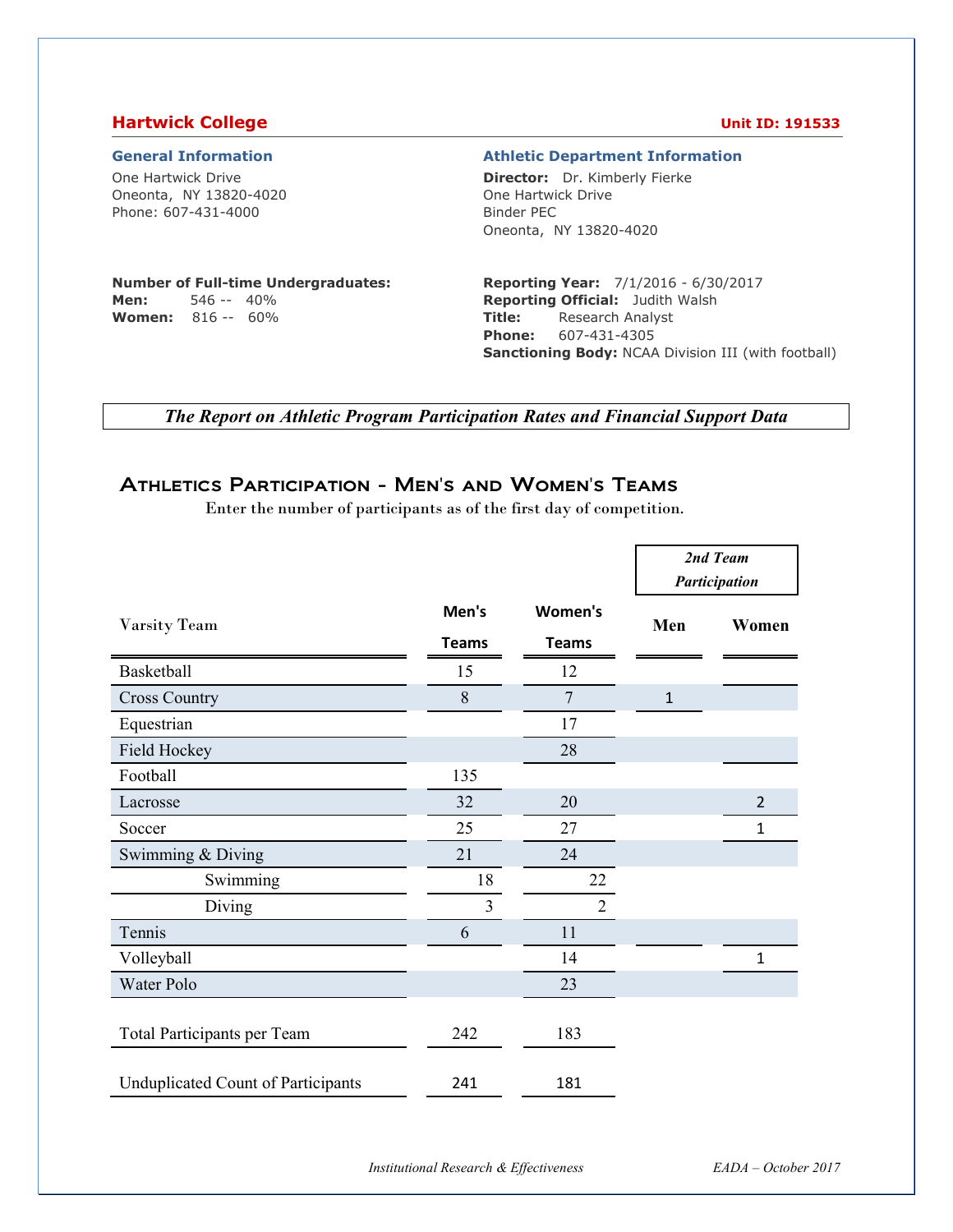## Athletically related Student Aid - Men's and Women's Teams

|                 |                     | Women's           |           |
|-----------------|---------------------|-------------------|-----------|
|                 | <b>Men's Soccer</b> | <b>Water Polo</b> | Total     |
| Amount of Aid   | \$502,238           | \$399,620         | \$901,858 |
| Ratio (percent) | 55.7%               | 44.3 %            | 100 %     |

Hartwick College is Division I for Men's Soccer and Women's Water Polo. All other teams are Division III.

## Recruiting Expenses - Men's and Women's Teams

**Recruiting expenses are all expenses an institution incurs attributable to recruiting activities. This includes, but is not limited to, expenses for lodging, meals, telephone use, and transportation (including vehicles used for recruiting purposes) for both recruits and personnel engaged in recruiting, and other expenses for official and unofficial visits, and all other expenses related to recruiting.** 

| <b>RECRUITING EXPENDITURES</b>   | <b>TOTAL</b> | <b>PERCENT OF</b><br><b>TOTAL</b> |
|----------------------------------|--------------|-----------------------------------|
| Men's Teams                      | 43,295       | 56.9%                             |
| Women's Teams                    | 32,813       | $43.1\%$                          |
| <b>Total Recruiting Expenses</b> | 76,108       | 100%                              |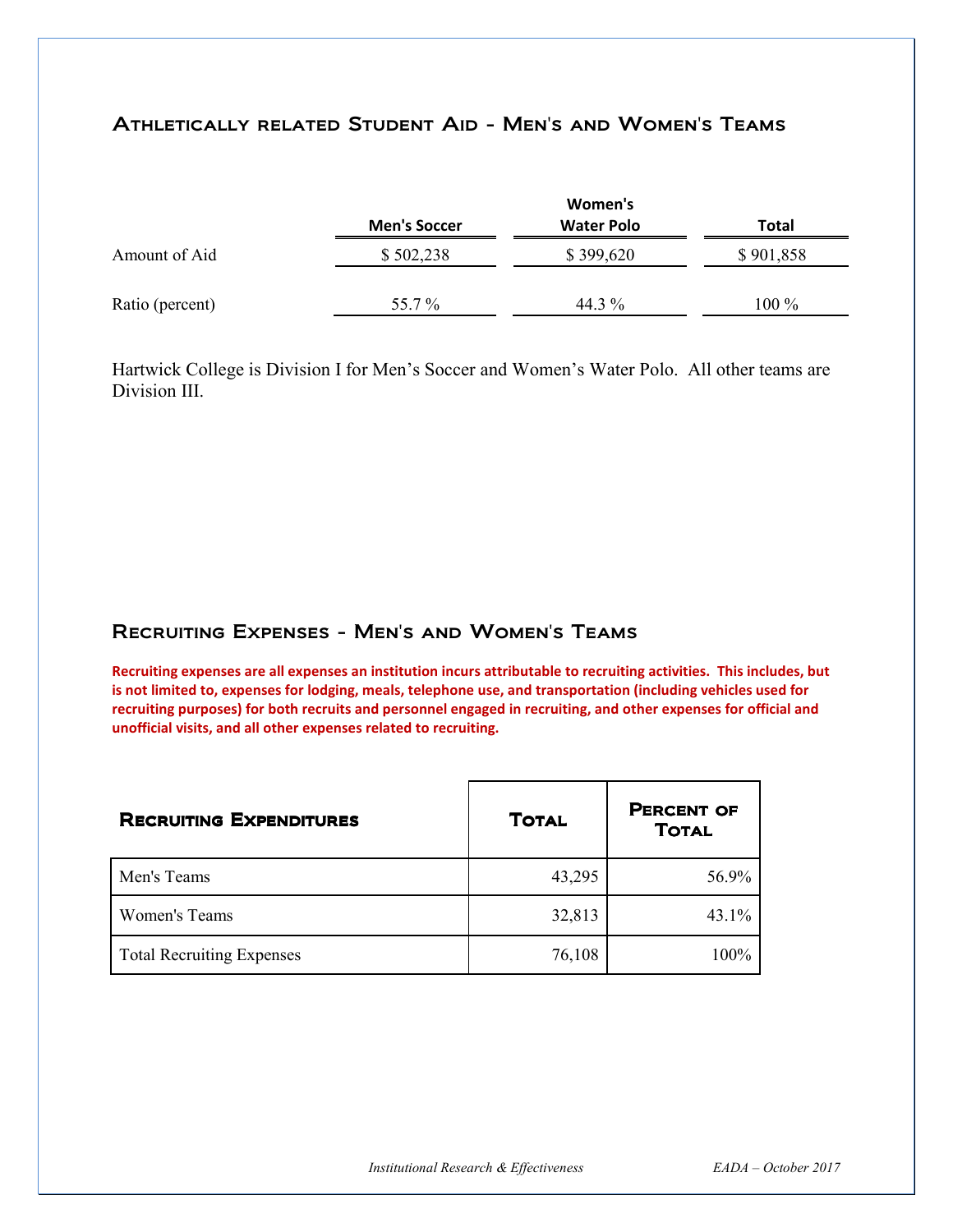### Total Revenues and Expenses - Men's and Women's Teams

**At Hartwick these categories are the same. All revenues and expenses attributable to intercollegiate athletic activities. These expenses include appearance guarantees and options, athletically related student aid, contract services, equipment, fundraising activities, operating expenses, promotional activities, recruiting expenses, salaries and benefits, supplies, travel, and any other expenses attributable to intercollegiate athletic activities. For revenue: appearance guarantees, concessions, contributions from alumni and others, institutional support, program advertising and sales, royalties, signage and other sponsorships, student activity fees, ticket sales and any other attributable revenue.** 

| <b>Varsity Teams</b>                                                            | <b>Men's Teams</b> | <b>Women's Teams</b> | <b>Total</b> |
|---------------------------------------------------------------------------------|--------------------|----------------------|--------------|
| Basketball                                                                      | 126,317            | 122,501              | 248,818      |
| Football                                                                        | 337,836            |                      | 337,836      |
| <b>Cross Country</b>                                                            | 14,725             | 14,010               | 28,735       |
| Equestrian                                                                      |                    | 102,357              | 102,357      |
| <b>Field Hockey</b>                                                             |                    | 114,818              | 114,818      |
| Lacrosse                                                                        | 131,647            | 81,293               | 212,940      |
| Soccer                                                                          | 723,596            | 101,388              | 824,984      |
| Swimming & Diving                                                               | 115,541            | 124,772              | 240,313      |
| Tennis                                                                          | 40,713             | 36,740               | 77,453       |
| Volleyball                                                                      |                    | 98,853               | 98,853       |
| Water Polo                                                                      |                    | 588,007              | 588,007      |
| Total Rev. or Exp. - all<br>Sports, Except Football<br>and Basketball, Combined | 1,026,222          | 1,262,238            | 2,288,460    |
| Total Rev. or Exp. Men's<br>and Women's Teams                                   | 1,490,375          | 1,384,739            | 2,875,114    |
| Not Allocated by<br>Gender/Sport                                                |                    |                      | 850,201      |
| Grand Total Revenue or<br>Expense                                               |                    |                      | 3,725,315    |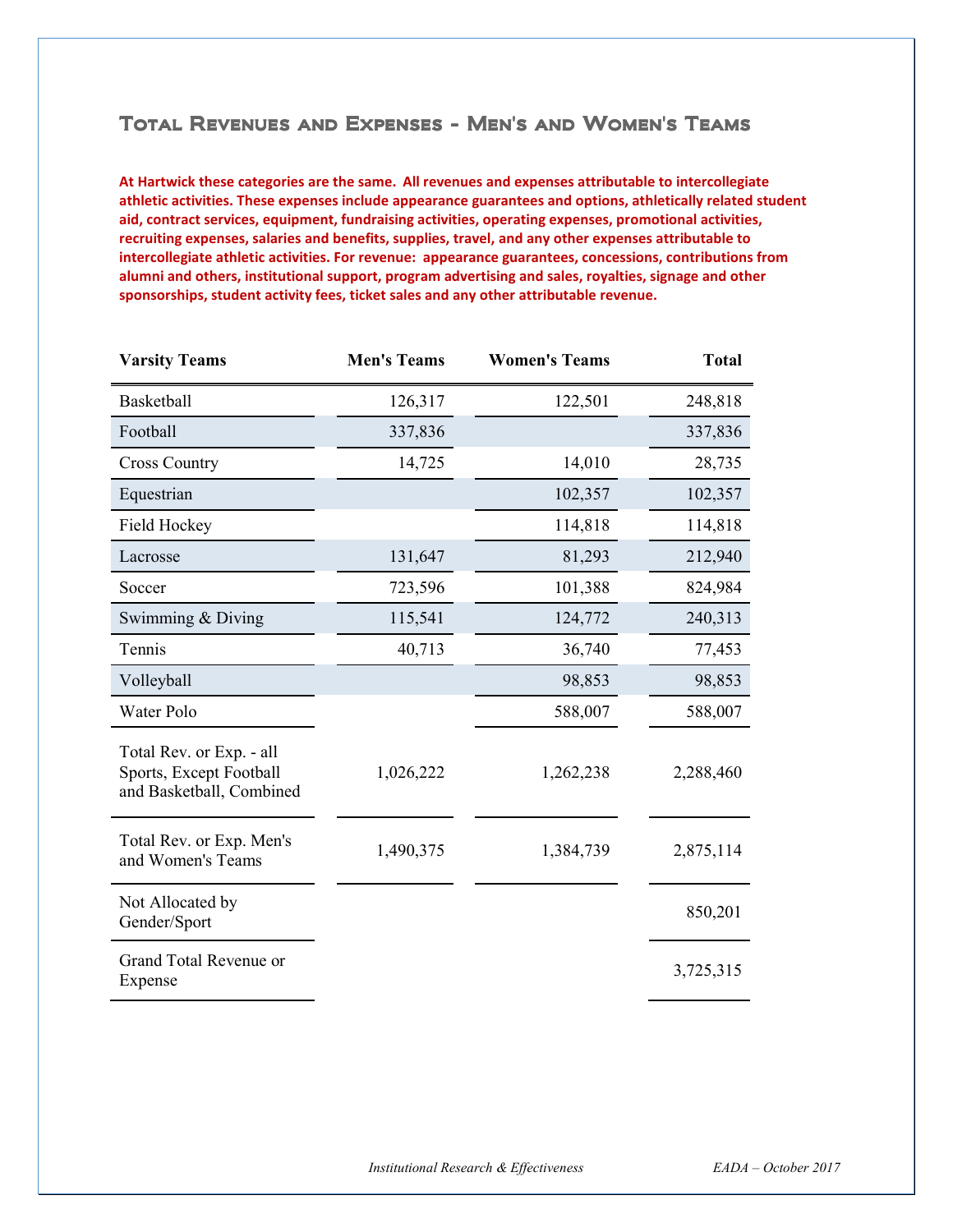# Operating (game-Day) Expenses

**Operating expenses are all expenses an institution incurs attributable to home, away and neutral-site intercollegiate athletic contests (commonly known as "game-day expenses"), for (A) lodging, meals, transportation, uniforms, equipment for coaches/team members/support staff/others; and (B) officials.** 

|                                                               |              | Men's Teams                          |            | <b>Women's Teams</b> |                                      |            |                           |
|---------------------------------------------------------------|--------------|--------------------------------------|------------|----------------------|--------------------------------------|------------|---------------------------|
| Varsity Teams                                                 | Participants | Operating<br>Exp. per<br>Participant | By<br>Team | Participants         | Operating<br>Exp. per<br>Participant | By<br>Team | Total<br>Oper.<br>Expense |
| Basketball                                                    | 15           | 2,178                                | 32,663     | 12                   | 3,209                                | 38,502     | 71,165                    |
| Football                                                      | 135          | 573                                  | 77,322     |                      |                                      |            | 77,322                    |
| Cross-Country                                                 | 8            | 1,100                                | 8,796      | 7                    | 1,114                                | 7,800      | 16,596                    |
| Equestrian                                                    |              |                                      |            | 17                   | 776                                  | 13,197     | 13,197                    |
| Field Hockey                                                  |              |                                      |            | 28                   | 1,115                                | 31,223     | 31,223                    |
| Lacrosse                                                      | 32           | 12,62                                | 40,379     | 20                   | 1,183                                | 23,663     | 64,042                    |
| Soccer                                                        | 25           | 4,740                                | 118,490    | 27                   | 1,152                                | 31,117     | 149,607                   |
| Swimming $\&$<br>Diving                                       | 21           | 990                                  | 20,796     | 24                   | 977                                  | 23,451     | 44,247                    |
| Tennis                                                        | 6            | 573                                  | 3,435      | 11                   | 558                                  | 6,140      | 9,575                     |
| Volleyball                                                    |              |                                      |            | 14                   | 1,994                                | 27,919     | 27,919                    |
| Water Polo                                                    |              |                                      |            | 23                   | 3,236                                | 74,429     | 74,429                    |
| Total<br>Operating<br>Expenses<br>Men's &<br>Women's<br>Teams | 242          |                                      | 301,881    | 183                  |                                      | 277,441    | 579,322                   |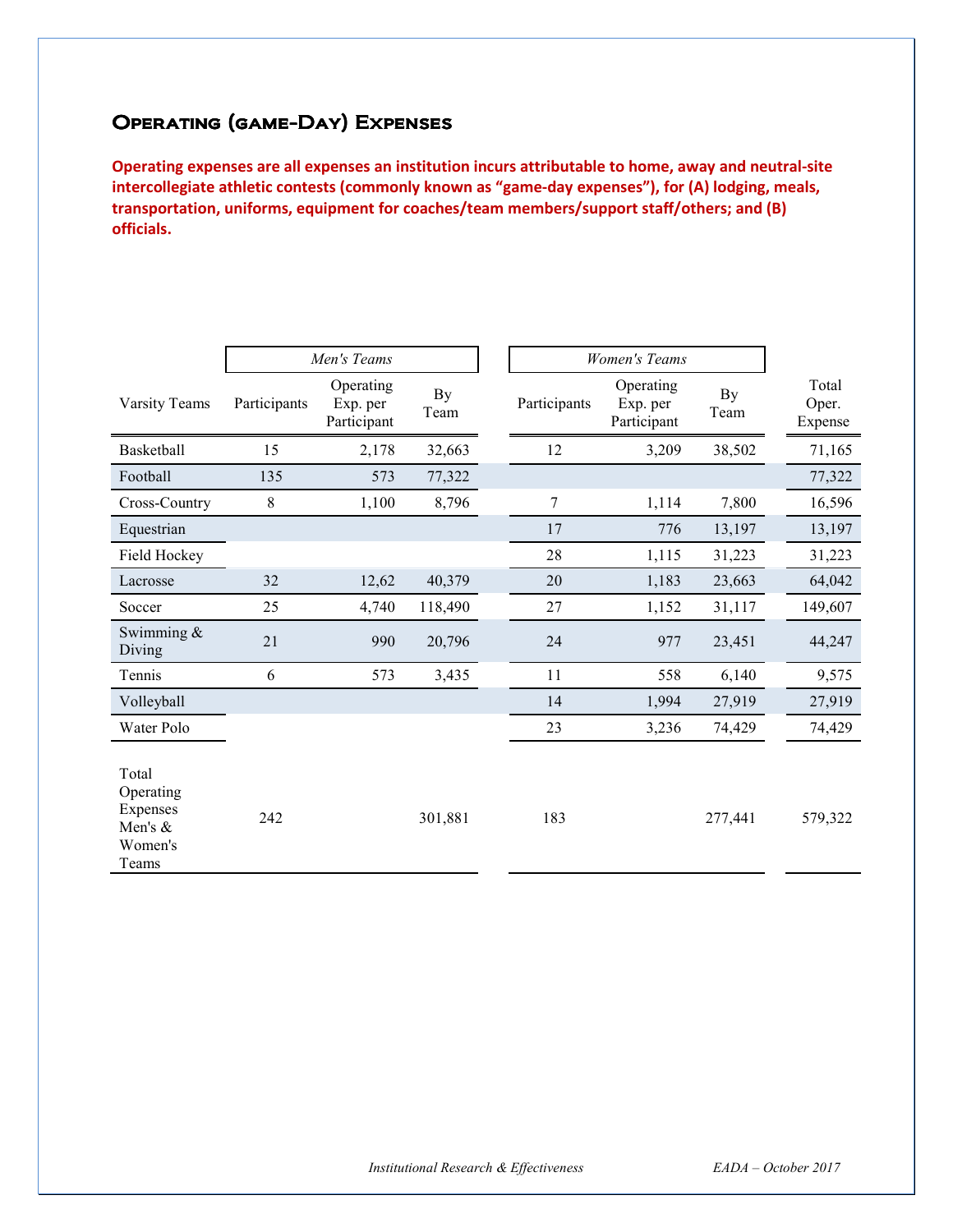## **VARSITY HEAD COACHES**

## **Male Head Coach Coach Female Head Coach Coach Coach Coach Coach Coach Coach Coach Coach Coach Coach Coach Coach Coach Coach Coach Coach Coach Coach Coach Coach Coach Coach Coach Coach Coach Coach Coach Coach Coach Coach C** Varsity Teams Full-time Part-<br>time Full-time Part-time Full-time Part-Full-time Part-time Coaching | Coaching | HC | Coaching | Coaching | HC | HC Duties | Duties | Employee | Employee | | Duties | Duties | Employee | Employee **Men's teams** Basketball 1 1 1 Football  $1 \t 1 \t 1$ Cross Country 1 <sup>1</sup> Lacrosse 1 1 1 1 Soccer  $1 \t 1 \t 1$ Swimming  $\frac{1}{2}$   $\frac{1}{1}$  1 Tennis 1 1 1 1 Total 1 6 6 6 1 1 1 1 1 1

#### **Women's teams**

| Basketball           |   |              |  | 1 | 1                 |  |
|----------------------|---|--------------|--|---|-------------------|--|
| Cross<br>Country     |   |              |  |   |                   |  |
| Equestrian           |   |              |  |   | $\mathbf{1}$<br>1 |  |
| Field<br>Hockey      |   |              |  | 1 | $\mathbf{I}$      |  |
| Lacrosse             |   |              |  | 1 | $\mathbf{1}$      |  |
| Soccer               |   |              |  |   |                   |  |
| Swimming<br>& Diving | 1 | 1            |  |   |                   |  |
| Tennis               | 1 | $\mathbf{1}$ |  |   |                   |  |
| Volleyball           |   |              |  |   |                   |  |
| Water Polo           |   |              |  |   |                   |  |
| Total                | 5 | 5            |  | 5 | $\overline{4}$    |  |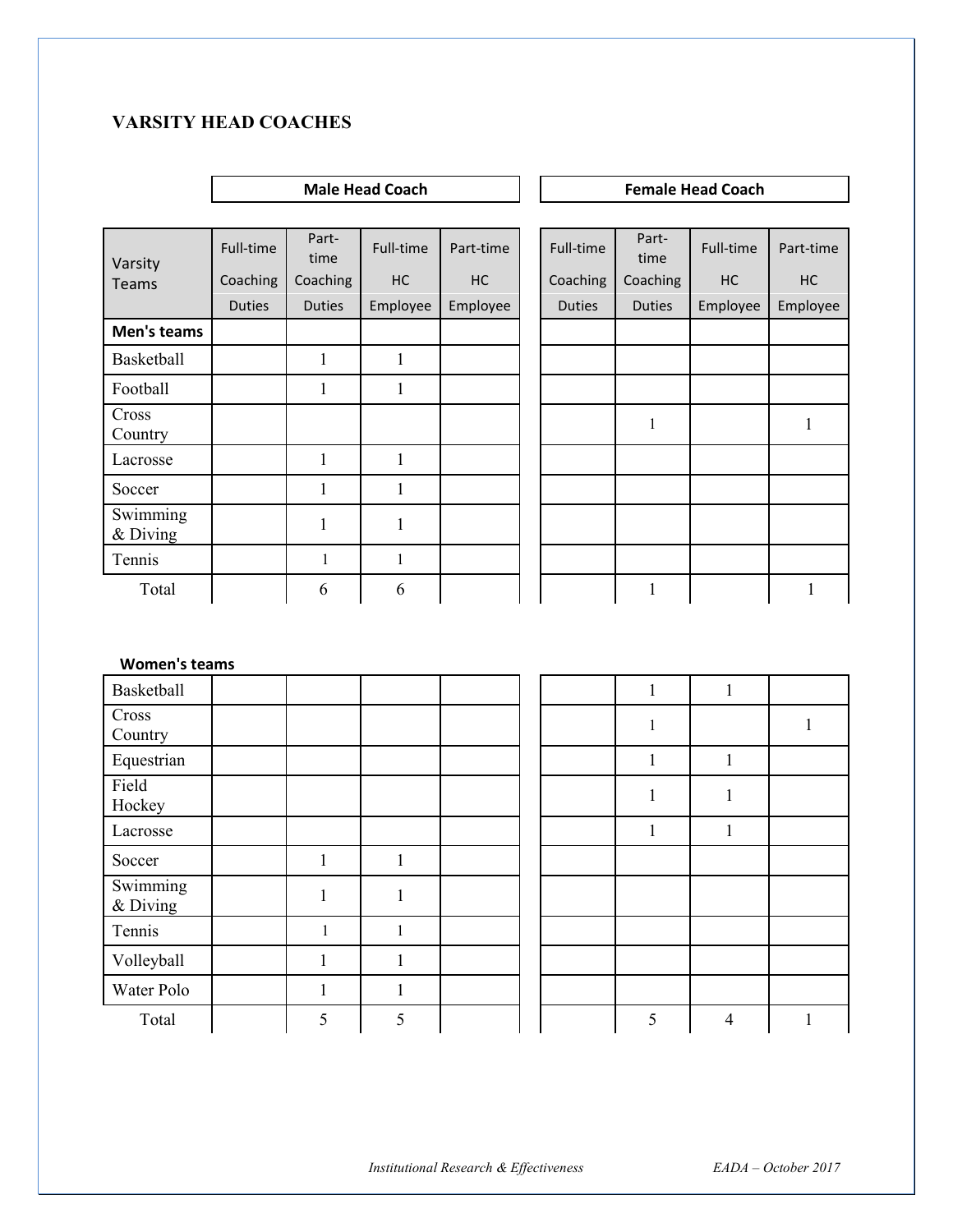## **VARSITY ASSISTANT COACHES**

#### **Male Assistant Coach Coach Female Assistant Coach Coach Remale Assistant Coach**

| Varsity          | Full-time     | Part-<br>time  | Full-time      | Part-time      | Full-time     | Part-<br>time  | Full-time    | Part-time |
|------------------|---------------|----------------|----------------|----------------|---------------|----------------|--------------|-----------|
| Teams            | Coaching      | Coaching       | HC             | HC             | Coaching      | Coaching       | HC           | HC        |
|                  | <b>Duties</b> | <b>Duties</b>  | Employee       | Employee       | <b>Duties</b> | <b>Duties</b>  | Employee     | Employee  |
| Men's teams      |               |                |                |                |               |                |              |           |
| Basketball       |               | $\overline{2}$ | $\mathbf{1}$   | $\mathbf{1}$   |               |                |              |           |
| Football         |               | $\overline{7}$ | $\overline{4}$ | $\overline{3}$ |               |                |              |           |
| Cross<br>Country |               | $\mathbf{1}$   |                | $\mathbf{1}$   |               |                |              |           |
| Lacrosse         |               | 1              | $\mathbf{1}$   |                |               |                |              |           |
| Soccer           |               | 1              | $\mathbf{1}$   |                |               |                |              |           |
| Swimming         |               | $\overline{2}$ | $\mathbf{1}$   | $\mathbf{1}$   |               | $\mathbf{1}$   |              | 1         |
| Tennis           |               |                |                |                |               | $\mathbf{1}$   | $\mathbf{1}$ |           |
| Total            |               | 14             | 8              | 6              |               | $\overline{2}$ | $\mathbf{1}$ | 1         |

#### **Women's Teams**

| Basketball           |                |                |                |  | $\mathbf{1}$   | $\mathbf{1}$ |                |
|----------------------|----------------|----------------|----------------|--|----------------|--------------|----------------|
| Cross<br>Country     | $\mathbf{1}$   |                | $\mathbf{1}$   |  |                |              |                |
| Equestrian           |                |                |                |  |                |              |                |
| Field<br>Hockey      |                |                |                |  | $\mathbf{1}$   | $\mathbf{1}$ |                |
| Lacrosse             |                |                |                |  | $\mathbf{1}$   | $\mathbf{1}$ |                |
| Soccer               | $\overline{2}$ | $\mathbf{1}$   | $\,1\,$        |  |                |              |                |
| Swimming<br>& Diving | $\overline{2}$ | $\mathbf{1}$   | $\mathbf{1}$   |  | $\mathbf{1}$   |              |                |
| Tennis               |                |                |                |  | $\mathbf{1}$   | $\mathbf{1}$ |                |
| Volleyball           |                |                |                |  | $\overline{2}$ | $\mathbf{1}$ | $\mathbf{1}$   |
| Water Polo           |                |                |                |  | $\mathbf{1}$   | $\mathbf{1}$ |                |
| Total                | 5              | $\overline{2}$ | $\overline{3}$ |  | 8              | 6            | $\overline{2}$ |